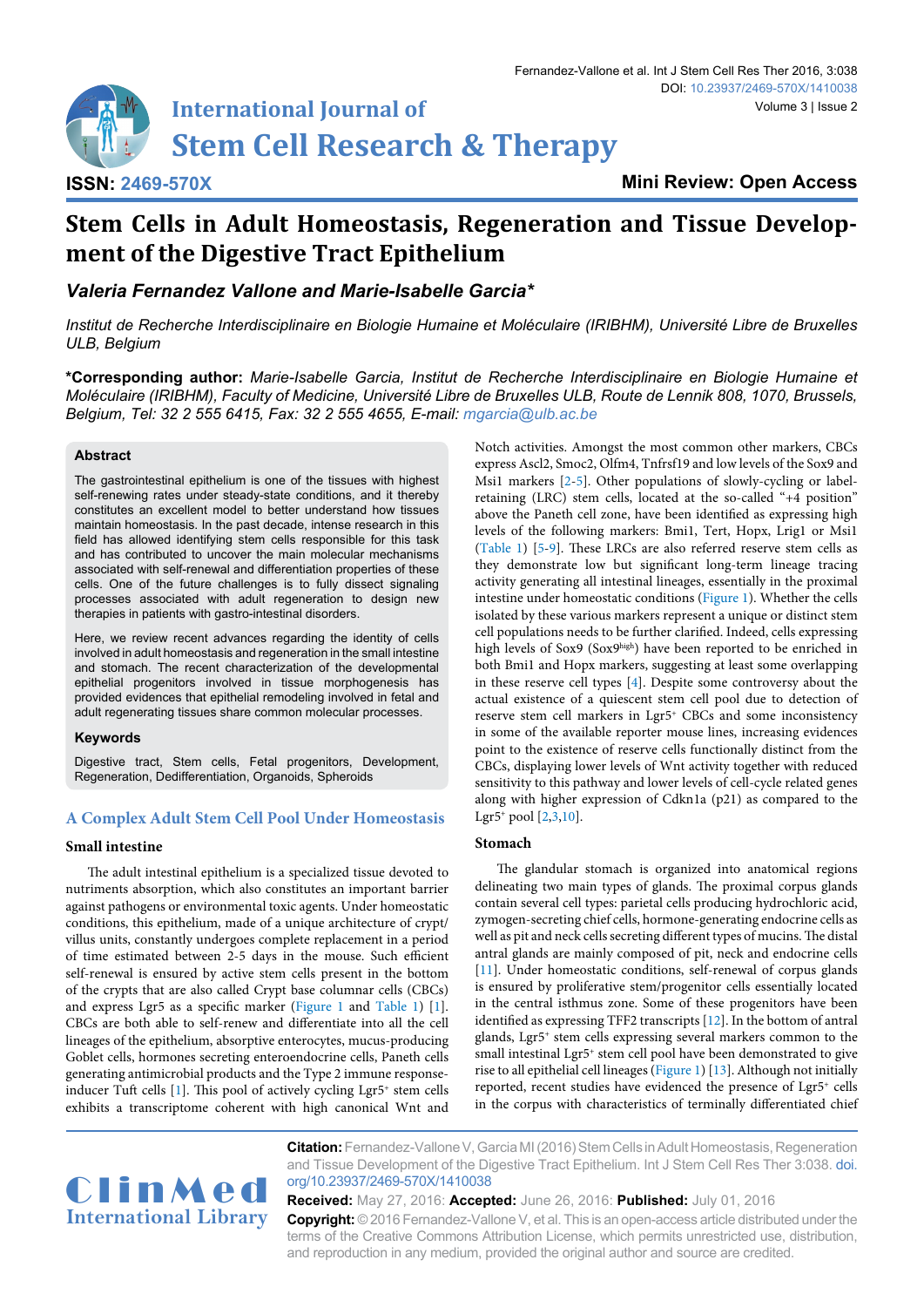<span id="page-1-0"></span>**Table 1:** Summary of fetal progenitors, adult active and reserve stem cells markers and characteristics in small intestine and stomach.

|                           |                                                            |                                                                                                    | Small Intestine           |                                                                |                             |
|---------------------------|------------------------------------------------------------|----------------------------------------------------------------------------------------------------|---------------------------|----------------------------------------------------------------|-----------------------------|
| Cell type                 | Location                                                   | Signaling pathways involved                                                                        | Marker                    | <b>Full name</b>                                               | Ref.                        |
| CBC<br><b>Active ASC</b>  | Bottom crypts<br>between Paneth cells<br>$(position +1-4)$ | Canonical Wnt (ON), EGF (ON),<br>BMP (OFF), Notch (ON),<br>Insulin/IGF1 (ON)                       | Lgr5/<br>GPR49            | Leucine-rich repeat-containing G-protein<br>coupled receptor 5 | [1, 10, 22, 35,<br>36,38,45 |
|                           |                                                            |                                                                                                    | Ascl <sub>2</sub>         | Achaete-Scute Family BHLH Transcription<br>Factor 2            | [2,3]                       |
|                           |                                                            |                                                                                                    | Smoc <sub>2</sub>         | <b>SPARC Related Modular Calcium Binding 2</b>                 | [2,3]                       |
|                           |                                                            |                                                                                                    | Olfm4                     | Olfactomedin 4                                                 | [2,3]                       |
|                           |                                                            |                                                                                                    | Tnfrsf19                  | Tumor Necrosis Factor Receptor<br>Superfamily, Member 19       | $[2,3]$                     |
|                           |                                                            |                                                                                                    | Sox9Low                   | SRY (Sex Determining Region Y)-Box 9                           | $[4]$                       |
|                           |                                                            |                                                                                                    | <b>Msi</b> <sup>Low</sup> | Musashi RNA-binding protein 1                                  | $[5]$                       |
| LRC<br>Reserve ASC        | Crypts above<br>Paneth cells<br>$(position +4)$            | Canonical Wnt (OFF), EGF (ON),<br>BMP (ON), Notch (ON), PTEN (ON),<br>Insulin/IGF1 (OFF)           | <b>Bmi</b>                | Bmi1 polycomb ring finger oncogene                             | [6, 10, 34, 36,<br>38,44    |
|                           |                                                            |                                                                                                    | Hopx                      | HOP homeobox                                                   | $^{[8]}$                    |
|                           |                                                            |                                                                                                    | <b>Tert</b>               | Telomerase reverse transcriptase                               | $\left[ 7 \right]$          |
|                           |                                                            |                                                                                                    | Lrig1                     | Leucine-rich repeats and immunoglobulin-<br>like domains 1     | $\left[9\right]$            |
|                           |                                                            |                                                                                                    | Sox9High                  | SRY (Sex Determining Region Y)-Box 9                           | [4, 45]                     |
|                           |                                                            |                                                                                                    | Msi1 <sup>High</sup>      | Musashi RNA-binding protein 1                                  | $[5]$                       |
|                           | Fetal progenitor E14-P0 epithelium                         | Canonical Wnt (OFF), non-Canonical<br>Wnt (ON), EGF (ON), BMP (OFF),<br>Notch (ON), Areg/Ereg (ON) | Trop2/Tacstd2             | Tumor-associated calcium signal<br>transducer 2                | $[27]$                      |
|                           |                                                            |                                                                                                    | Stomach                   |                                                                |                             |
| <b>Cell type</b>          | Location                                                   | Signaling pathways involved                                                                        | Marker                    | <b>Full name</b>                                               | Ref.                        |
| <b>Active ASC</b>         | Bottom antral glands                                       | Canonical Wnt (ON), EGF (ON),                                                                      | Lgr5/                     | Leucine-rich repeat-containing G-protein                       | $[13]$                      |
|                           | $(position +1-4)$                                          | BMP (OFF), FGF (ON), Notch (ON),<br>Gastrin (ON)                                                   | GPR49                     | coupled receptor 5                                             |                             |
| Active Stem/              | Corpus glands                                              | Not studied                                                                                        | TFF2                      | Trefoil factor 2                                               | $[12]$                      |
| Progenitor cell           | (isthmus)                                                  |                                                                                                    |                           |                                                                |                             |
| <b>ASC</b>                | Corpus and antral<br>glands                                | Not studied                                                                                        | Sox2                      | SRY (sex determining region Y)-box 2                           | $[17]$                      |
| Active<br>progenitor cell | Antral glands<br>$(position +2-6)$                         | Canonical Wnt (OFF), progastrin (ON)                                                               | Cck2r                     | Cholecystokinin B receptor                                     | [18, 19]                    |
| Dormant<br>reserve cells  | Antral glands                                              | <b>INFgamma</b>                                                                                    | Vil1                      | Villin 1                                                       | $[46]$                      |
| Adult<br>regeneration     | Fetal progenitor E14-P0 epithelium<br>Adult epithelium     | Canonical Wnt (OFF), Areg/Ereg<br>(ON), Notch (ON)                                                 | Trop2/<br>Tacstd2         | Tumor-associated calcium signal<br>transducer 2                | $[16]$                      |

ASC: Adult stem cells; CBC: Crypt base columnar cells; LRC: Label retaining cells; Areg: Amphiregulin; BMP: Bone morphogenetic proteins; EGF: Epidermal growth factor; Ereg: Epiregulin; FGF: Fibroblast growth factor; IFN: Interferon; IGF: Insulin growth factor; E14: Murine embryonic stage day 14; P0: Mice birth.

cells [[14](#page-3-10)-[16](#page-3-11)]. A distinct Sox2<sup>+</sup> stem cell population has been described to be located in corpus and antral glands but its transcriptome remains to be determined [\[17\]](#page-4-0). Another type of actively cycling cells, located above the Lgr5+ cell zone in antral glands, expresses the Cck2r marker and contributes to constant renewal ([Figure 1](#page-2-0)) [[18](#page-4-1)]. This antral  $Cck2r^{+}$  pool likely differs from the  $Cck2r^{+}$  cells that label differentiated parietal and endocrine cells and some neck progenitors in the isthmus region of the corpus [[19](#page-4-2)].

## **Identification of Epithelial Progenitors Involved in Tissue Morphogenesis**

Whereas coexistence of several pools of stem cells has been reported in the adult intestinal and gastric epithelia that ensure tissue homeostasis under steady-state conditions, much less was known till recently about the identity of fetal progenitors involved in tissue morphogenesis. In the mouse, the endodermally-derived gut tube,

early organized into distinct organ-specific molecular domains, condenses around embryonic stage E9 to become a pseudostratified epithelium [[20](#page-4-3)]. Around stage E14, equivalent to 9 weeks in humans, the intestinal epithelium undergoes repetitive rounds of remodeling, in part instructed by the underlying mesenchyme. This leads to emergence of villus units, a process designated "villogenesis/ villification" that is completed by E18.5 [\(Figure 1\)](#page-2-0) [[21](#page-4-4)]. At birth, the generated villi contain differentiated cells and the intervillus regions contain proliferating Lgr5-expressing CBC precursors that are responsive to Wnt signaling [[22](#page-4-5)[,23](#page-4-6)]. After birth, invagination of intervillus regions into the surrounding mesenchyme leads to formation of crypts, a niche in which reside adult stem cells together with Paneth cells [[20\]](#page-4-3). Similarly, gastric glands emerge in the epithelium after a secondary specification stage taking place around E14-E15, an event also influenced by its crosstalk with the surrounding mesenchyme [\(Figure 1](#page-2-0)) [\[24](#page-4-7)].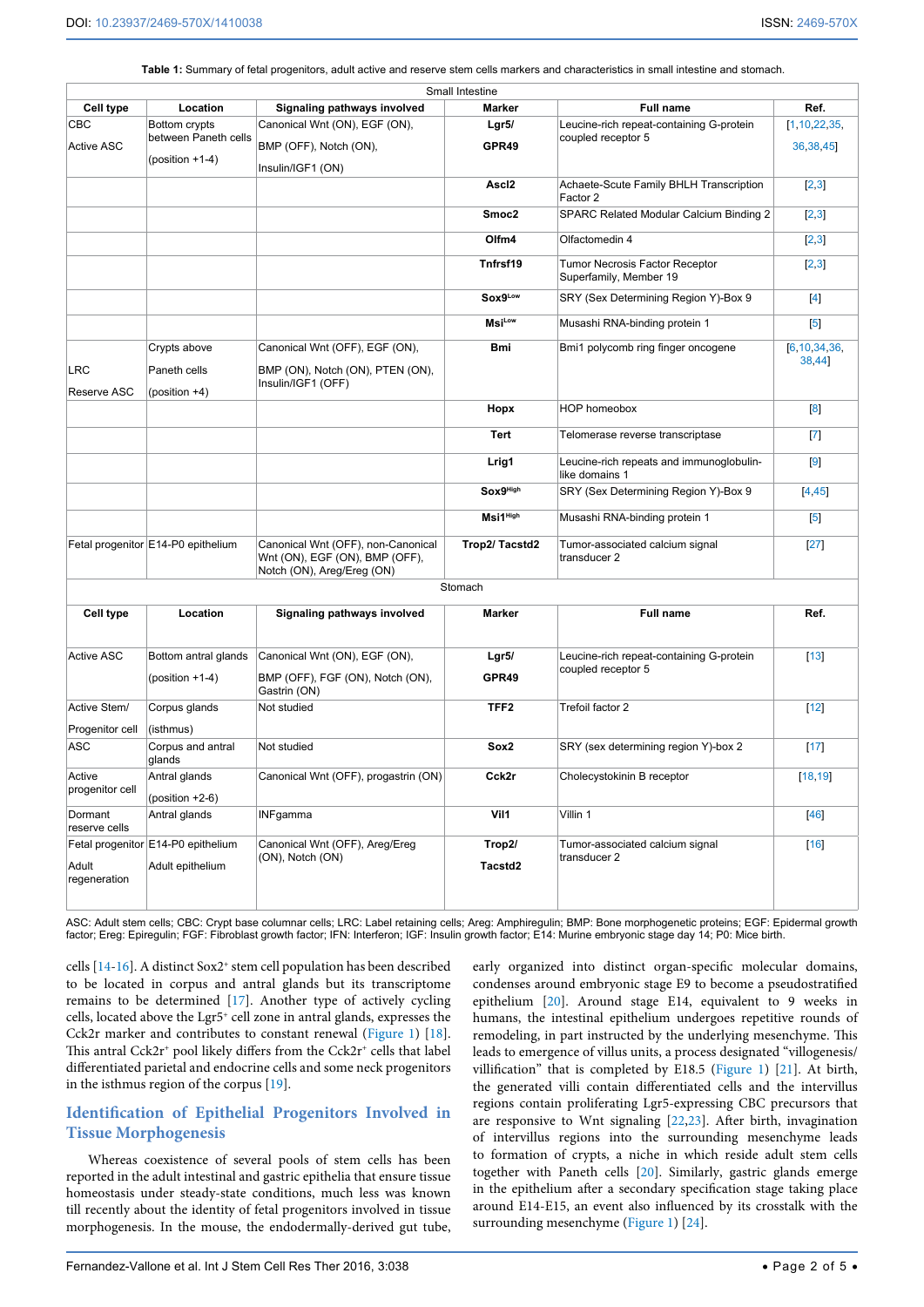<span id="page-2-0"></span>

Since 2009, efficient protocols have been developed to culture *ex vivo* mouse or human adult stem cells, which can be maintained in culture for long-term and spontaneously differentiate into the various cell lineages of the tissue of origin, growing as organoids [[25](#page-4-16)[,26\]](#page-4-17). Taking advantage of this culture system, the intestinal and gastric epithelial cells present before the onset of cytodifferentiation have been isolated and characterized [\(Figure 1\)](#page-2-0). They grow as undifferentiated spheroids and express a transcriptome very different from the bona-fide adult Lgr5+ stem cells. Despite their dependence on autocrine Wnt ligand production for *ex vivo* growth, these progenitors do not rely on canonical Wnt signaling as it is reported in adult Lgr5+ cells, suggesting requirement for alternative Wnt pathways [[16](#page-3-11)[,27\]](#page-4-14). Despite the fact that an organ-specific commitment is already present, intestinal and gastric progenitors share many similarities at the global transcription level *in vivo* and *ex vivo* allowing to define a common progenitor signature [[16](#page-3-11)[,27](#page-4-14)[,28\]](#page-4-18). This list involves genes associated with tissue development, cell migration/adhesion as well as cell proliferation/ differentiation, processes which are obviously needed to generate brand-new villi or glands from an initial simple columnar epithelium [[16](#page-3-11)]. Two prototype genes, highly expressed in these progenitors, are the cell surface molecule Trop2/Tacstd2 and the connexin Cnx43/ Gja1 [\(Table 1](#page-1-0)). Using these markers to follow progenitor cell fate *in vivo*, it has been evidenced that Trop2<sup>+</sup>/Cnx43<sup>+</sup> cells lining the E14.5 epithelium generate pre-natal intestinal villogenesis and gastric gland formation. Their minor, if any, contribution to postnatal tissue formation is explained by progressive replacement of this transient progenitor population by adult Lgr5+ stem cells emerging after the beginning of the cytodifferentiation process in intestine and stomach [[16](#page-3-11)[,27\]](#page-4-14). *Ex vivo*, fetal progenitors can be induced to mature into organoid-like structures of the tissue of origin when Wnt, Notch, gastrin and Fgf signaling pathways are modulated [[16](#page-3-11)[,27,](#page-4-14)[29\]](#page-4-19). *In vivo*, a proof-of-concept experiment has demonstrated that the immature fetal intestinal cells have also the potential to mature within damaged adult colon into the appropriate regional identity, likely induced by micro-environmental cues, leading to efficient epithelial regeneration in the mouse model [[29](#page-4-19)]. The signals deriving from the surrounding tissue (likely the mesenchymal compartment) that promote epithelial maturation remain to be identified. The developed alternative *ex vivo* culture system generating adult intestinal or gastric tissues from induced pluripotent stem cells and containing both mesenchymal and epithelial populations may help to clarify this question [[30](#page-4-20)[,31](#page-4-21)].

## **Adult Regeneration**

Many efforts have been made in the past years to identify which cell types and molecular pathways are activated in adults upon injury to restore the original tissue architecture. Besides a definitive role of mesenchymal cells not reviewed here [reviews: [32](#page-4-22)[,33](#page-4-23)], both reserve and facultative epithelial stem cells are involved in regeneration processes ([Figure 1](#page-2-0)).

### **Small intestine**

The actively cycling Lgr5<sup>+</sup> stem cell pool is a radiosensitive cell type at ionizing radiation doses of 10-15 Gy. After irradiation, tissue architecture can however be maintained due to re-activation of Tert<sup>+</sup>/ Bmi1<sup>+</sup> reserve stem cells that generate new Lgr5<sup>+</sup> cells, ensuring in this way epithelial turn-over  $[7,10]$  $[7,10]$  $[7,10]$ . A similar process occurs if Lgr5<sup>+</sup> cells are specifically ablated with diphtheria toxin [\[34\]](#page-4-12). Nonetheless, if irradiation takes place in an Lgr5-depleted epithelium, regeneration is impaired providing evidence for an essential role of Lgr5<sup>+</sup> cells to finally reconstitute tissues [[35](#page-4-8)]. Interconversion between the active CBCs and the reserve stem cell pools (expressing high levels of the Hopx/Bmi1/Tert markers) has been evidenced and is, at least in part, regulated by Notch signaling [[36](#page-4-9)]. In terms of gene expression, the radiation-activated reserve Sox9high stem cell pool undergoes significant transcriptomic changes favoring re-entry into the cell cycle and stimulation of DNA recombination and repair processes, but also modifications in cell adhesion/motility properties as well as shift towards downregulation of oxidative processes [\[4\]](#page-3-3). Noteworthy, part of this Sox9high population corresponds to terminally differentiated enteroendocrine cells that can re-acquire proliferation capacity at early post-irradiation stages and can be viewed as "facultative" stem cells [[4](#page-3-3)]. Such cell plasticity induced by damage has also been reported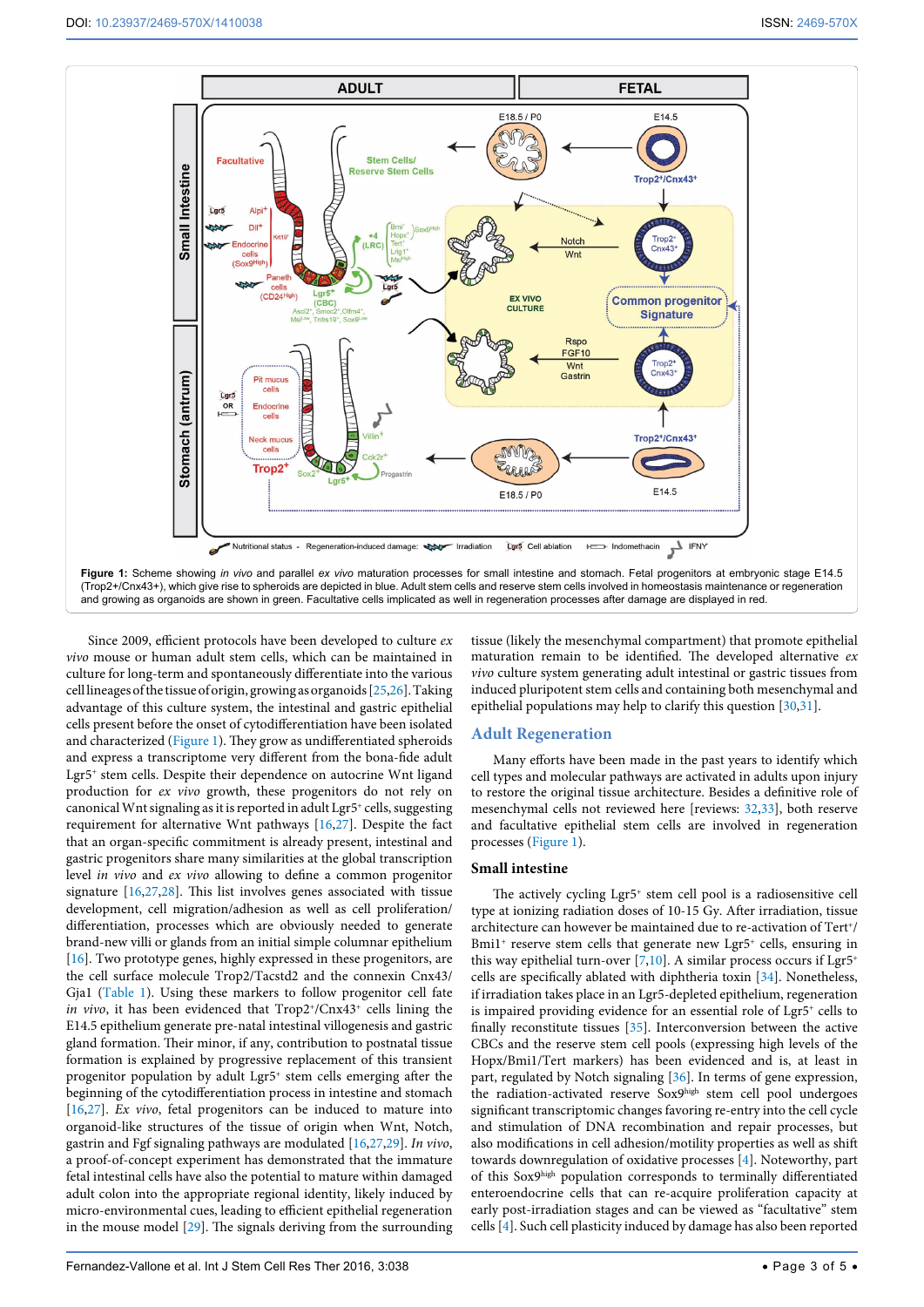for the Paneth secretory lineage characterized by high levels of CD24 marker expression. Indeed, upon tissue irradiation, differentiated Paneth cells upregulate Bmi1 expression while down regulating Paneth cell markers and switch back to a proliferative state [\[37,](#page-4-24)[38](#page-4-10)]. Moreover, committed progenitors can also revert to a stem celllike state, as demonstrated for progenitors of the secretory lineages expressing the Notch ligand Dll1<sup>+</sup> upon irradiation [\[39\]](#page-4-25). Similarly, absorptive-lineage progenitors expressing Alpi down regulate enterocyte-specific markers while re-expressing the CBC markers Ascl2 and Smoc2 upon Lgr5<sup>+</sup> stem cell loss [\[40\]](#page-4-26). Finally, a population of radioresistant Krt19+/Lgr5- cells, identified in the proliferative compartment above the "+4 position" zone and extending till the crypt isthmus, continue to lineage-trace upon irradiation consistent with stem cell expansion contrary to the radiosensitive CBC type [[41](#page-4-27)].

Recent reports have also investigated changes in stem cell pools upon physiological alterations related to nutrition. Long-term caloric restriction sensed by Paneth cells, or high fat diet can enhance stemness of actively cycling Lgr5+ cells [[42](#page-4-28),[43](#page-4-29)]. Moreover, PTEN, a negative regulator of the PI3K>AKT>mTORC1 pathway activated by growth factors like insulin and IGF1, plays a key role in maintenance of reserve stem cell pools [[44](#page-4-13)]. Acute nutrient deprivation causes a transient inhibition of PTEN activity driving these cells into a "poised" state in which they are functionally ready to contribute to intestinal regeneration upon refeeding [[44](#page-4-13)]. Permanent PTEN deficiency leads to exhaustion of the reserve stem cell pool that compromises efficient regeneration in case of tissue irradiation [[44](#page-4-13)]. Interestingly, stimulation of reserve Sox9high cells with IGF1 enhances cell proliferation and metabolic shift towards glycolysis under radiation-induced regeneration [\[45](#page-4-11)]. Together, these studies point to a critical influence of the nutritional status on the efficiency of tissue regeneration.

#### **Stomach**

In the corpus, the marker Tnfrsf19/Troy labels differentiated parietal and chief cells at the gland base under steady-state conditions [[14](#page-3-10)]. However, depletion of the proliferating isthmus compartment induces reactivation of differentiated Troy<sup>+</sup> cells, which acquire stem cell-like properties and repopulate corpus glands [\[14](#page-3-10)].

In antral glands, hormonal treatment with progastrin increases the number of Cck2r+/Lgr5- stem cells and induces their interconversion into Lgr5-expressing cells. This activated signaling globally promotes gland fission [[18\]](#page-4-1). Similarly, a rare pool of dormant Vil1-traced cells can be reactivated upon interferon gamma treatment, leading to repopulation of entire antral gland units [\[46\]](#page-4-15). In both cases, the potential transcriptomic changes occurring in these stem cells to promote tissue renewal remain to be investigated.

Recently, analysis of global transcripts from antral glands undergoing regeneration after depletion of the Lgr5+ stem cell pool has been reported. Soon after induction of Lgr5 ablation, differentiated cells of the mucus neck and endocrine lineages, located in proximity of the damaged area, start to express the prototype fetal progenitor marker Trop2 [[16](#page-3-11)]. Over time, the majority of reactive Trop2<sup>+</sup> cells enter the cell cycle allowing repopulation of the whole gland. As compared to adult Lgr5<sup>+</sup> stem cells, the ones re-expressing Trop2+ show lower levels of other gastric reserve or facultative stem cell markers (Cck2r, Tnfrsf19, Vil1) [[16](#page-3-11)]. Overall, re-expression of Trop2 in adult cells is associated with substantial changes in their transcriptome consistent with a shift towards a fetal-like expression pattern similar to that exhibited by fetal gastric  $\mathop{\mathrm{Trop}}\nolimits2^*$  or cultured spheroids, and that is characterized by activation of the whole proliferation machinery, induction of genes involved in tissue morphogenesis and organ development [[16](#page-3-11)]. Another type of injury induced by high dose administration of a non steroidal antiinflammatory drug (indomethacin) also involves re-expression of Trop2 in epithelial areas close to damaged glands, suggesting that this may represent a program commonly activated for tissue regeneration in stomach [[16](#page-3-11)].

#### **Concluding Remarks**

Fundamental research in the stem cell field is instrumental to ultimately develop therapies with improved efficacy in digestive regenerative medicine. Recent studies have provided significant advances in the development of tools to isolate, culture *ex vivo* and analyze global transcriptome of stem cells at the single cell level. Multiple types of active or quiescent stem cells showing potential interconversion have been reported, but basic research is still needed to get a full picture of potential relationships between these various cell types and molecular pathways controlling their activated or dormant state in steady-state or regeneration conditions. Besides, in case of injury, cell dedifferentiation associated to partial and transient re-expression of a fetal program, also takes part to regeneration. Whether persistence of such regenerative process, potentially enhanced by chronic inflammation, might ultimately lead to malignant transformation, will have to be addressed in the future.

#### **Acknowledgments**

We thank Gilbert Vassart for critical reading of the manuscript. This work was supported by the Interuniversity Attraction Poles Programme- Belgian Science Policy (6/14), Belgian Fonds de la Recherche Scientifique Médicale, Walloon Region (CIBLES) and non-for-profit Association Recherche Biomédicale et Diagnostic.

#### **References**

- <span id="page-3-9"></span>1. [Barker N, van Es JH, Kuipers J, Kujala P, van den Born M, et al. \(2007\)](http://www.ncbi.nlm.nih.gov/pubmed/17934449)  [Identification of stem cells in small intestine and colon by marker gene Lgr5.](http://www.ncbi.nlm.nih.gov/pubmed/17934449)  [Nature 449: 1003-1007.](http://www.ncbi.nlm.nih.gov/pubmed/17934449)
- <span id="page-3-0"></span>2. [Muñoz J, Stange DE, Schepers AG, van de Wetering M, Koo BK, et al.](http://www.ncbi.nlm.nih.gov/pubmed/22692129)  [\(2012\) The Lgr5 intestinal stem cell signature: robust expression of proposed](http://www.ncbi.nlm.nih.gov/pubmed/22692129)  [quiescent '+4' cell markers. EMBO J 31: 3079-3091.](http://www.ncbi.nlm.nih.gov/pubmed/22692129)
- <span id="page-3-4"></span>3. [Li N, Yousefi M, Nakauka-Ddamba A, Jain R, Tobias J, et al. \(2014\) Single](http://www.ncbi.nlm.nih.gov/pubmed/25418730)[cell analysis of proxy reporter allele-marked epithelial cells establishes](http://www.ncbi.nlm.nih.gov/pubmed/25418730)  [intestinal stem cell hierarchy. Stem Cell Reports 3: 876-891.](http://www.ncbi.nlm.nih.gov/pubmed/25418730)
- <span id="page-3-3"></span>4. [Van Landeghem L, Santoro MA, Krebs AE, Mah AT, Dehmer JJ, et al.](http://www.ncbi.nlm.nih.gov/pubmed/22361729)  [\(2012\) Activation of two distinct Sox9-EGFP-expressing intestinal stem](http://www.ncbi.nlm.nih.gov/pubmed/22361729)  [cell populations during crypt regeneration after irradiation. Am J Physiol](http://www.ncbi.nlm.nih.gov/pubmed/22361729)  [Gastrointest Liver Physiol 302: G1111-1132.](http://www.ncbi.nlm.nih.gov/pubmed/22361729)
- <span id="page-3-1"></span>5. [Maria Cambuli F, Rezza A, Nadjar J, Plateroti M \(2013\) Brief report:](http://www.ncbi.nlm.nih.gov/pubmed/23712573)  [musashi1-eGFP mice, a new tool for differential isolation of the intestinal stem](http://www.ncbi.nlm.nih.gov/pubmed/23712573)  [cell populations. Stem Cells 31: 2273-2278.](http://www.ncbi.nlm.nih.gov/pubmed/23712573)
- <span id="page-3-12"></span>6. [Sangiorgi E, Capecchi MR \(2008\) Bmi1 is expressed](http://www.ncbi.nlm.nih.gov/pubmed/18536716) *in vivo* in intestinal stem [cells. Nat Genet 40: 915-920.](http://www.ncbi.nlm.nih.gov/pubmed/18536716)
- <span id="page-3-14"></span>7. [Montgomery RK, Carlone DL, Richmond CA, Farilla L, Kranendonk ME, et](http://www.ncbi.nlm.nih.gov/pubmed/21173232)  [al. \(2011\) Mouse telomerase reverse transcriptase \(mTert\) expression marks](http://www.ncbi.nlm.nih.gov/pubmed/21173232)  [slowly cycling intestinal stem cells. Proc Natl Acad Sci U S A 108: 179-184.](http://www.ncbi.nlm.nih.gov/pubmed/21173232)
- <span id="page-3-13"></span>8. [Takeda N, Jain R, LeBoeuf MR, Wang Q, Lu MM, et al. \(2011\) Interconversion](http://www.ncbi.nlm.nih.gov/pubmed/22075725)  [between intestinal stem cell populations in distinct niches. Science 334: 1420-](http://www.ncbi.nlm.nih.gov/pubmed/22075725) [1424.](http://www.ncbi.nlm.nih.gov/pubmed/22075725)
- <span id="page-3-2"></span>9. [Powell AE, Wang Y, Li Y, Poulin EJ, Means AL, et al. \(2012\) The pan-ErbB](http://www.ncbi.nlm.nih.gov/pubmed/22464327)  [negative regulator Lrig1 is an intestinal stem cell marker that functions as a](http://www.ncbi.nlm.nih.gov/pubmed/22464327)  [tumor suppressor. Cell 149: 146-158.](http://www.ncbi.nlm.nih.gov/pubmed/22464327)
- <span id="page-3-5"></span>10. [Yan KS, Chia LA, Li X, Ootani A, Su J, et al. \(2012\) The intestinal stem cell](http://www.ncbi.nlm.nih.gov/pubmed/22190486)  [markers Bmi1 and Lgr5 identify two functionally distinct populations. Proc Natl](http://www.ncbi.nlm.nih.gov/pubmed/22190486)  [Acad Sci U S A 109: 466-471.](http://www.ncbi.nlm.nih.gov/pubmed/22190486)
- <span id="page-3-6"></span>11. [Hoffmann W \(2015\) Current Status on Stem Cells and Cancers of the Gastric](http://www.ncbi.nlm.nih.gov/pubmed/26287172)  [Epithelium. Int J Mol Sci 16: 19153-19169.](http://www.ncbi.nlm.nih.gov/pubmed/26287172)
- <span id="page-3-7"></span>12. [Quante M, Marrache F, Goldenring JR, Wang TC \(2010\) TFF2 mRNA](http://www.ncbi.nlm.nih.gov/pubmed/20708616)  [transcript expression marks a gland progenitor cell of the gastric oxyntic](http://www.ncbi.nlm.nih.gov/pubmed/20708616)  [mucosa. Gastroenterology 139: 2018-2027.](http://www.ncbi.nlm.nih.gov/pubmed/20708616)
- <span id="page-3-8"></span>13. [Barker N, Huch M, Kujala P, van de Wetering M, Snippert HJ, et al. \(2010\)](http://www.ncbi.nlm.nih.gov/pubmed/20085740)  [Lgr5\(+ve\) stem cells drive self-renewal in the stomach and build long-lived](http://www.ncbi.nlm.nih.gov/pubmed/20085740)  gastric units *in vitro*[. Cell Stem Cell 6: 25-36.](http://www.ncbi.nlm.nih.gov/pubmed/20085740)
- <span id="page-3-10"></span>14. [Stange DE, Koo BK, Huch M, Sibbel G, Basak O, et al. \(2013\) Differentiated](http://www.ncbi.nlm.nih.gov/pubmed/24120136)  [Troy+ chief cells act as reserve stem cells to generate all lineages of the](http://www.ncbi.nlm.nih.gov/pubmed/24120136)  [stomach epithelium. Cell 155: 357-368.](http://www.ncbi.nlm.nih.gov/pubmed/24120136)
- 15. [Nam KT, O'Neal RL, Coffey RJ, Finke PE, Barker N, et al. \(2012\) Spasmolytic](http://www.ncbi.nlm.nih.gov/pubmed/22198711)  [polypeptide-expressing metaplasia \(SPEM\) in the gastric oxyntic mucosa](http://www.ncbi.nlm.nih.gov/pubmed/22198711)  [does not arise from Lgr5-expressing cells. Gut 61: 1678-1685.](http://www.ncbi.nlm.nih.gov/pubmed/22198711)
- <span id="page-3-11"></span>16. [Fernandez Vallone V, Leprovots M, Strollo S, Vasile G, Lefort A, et al. \(2016\)](http://www.ncbi.nlm.nih.gov/pubmed/26989172)  [Trop2 marks transient gastric fetal epithelium and adult regenerating cells](http://www.ncbi.nlm.nih.gov/pubmed/26989172)  [after epithelial damage. Development 143: 1452-1463.](http://www.ncbi.nlm.nih.gov/pubmed/26989172)